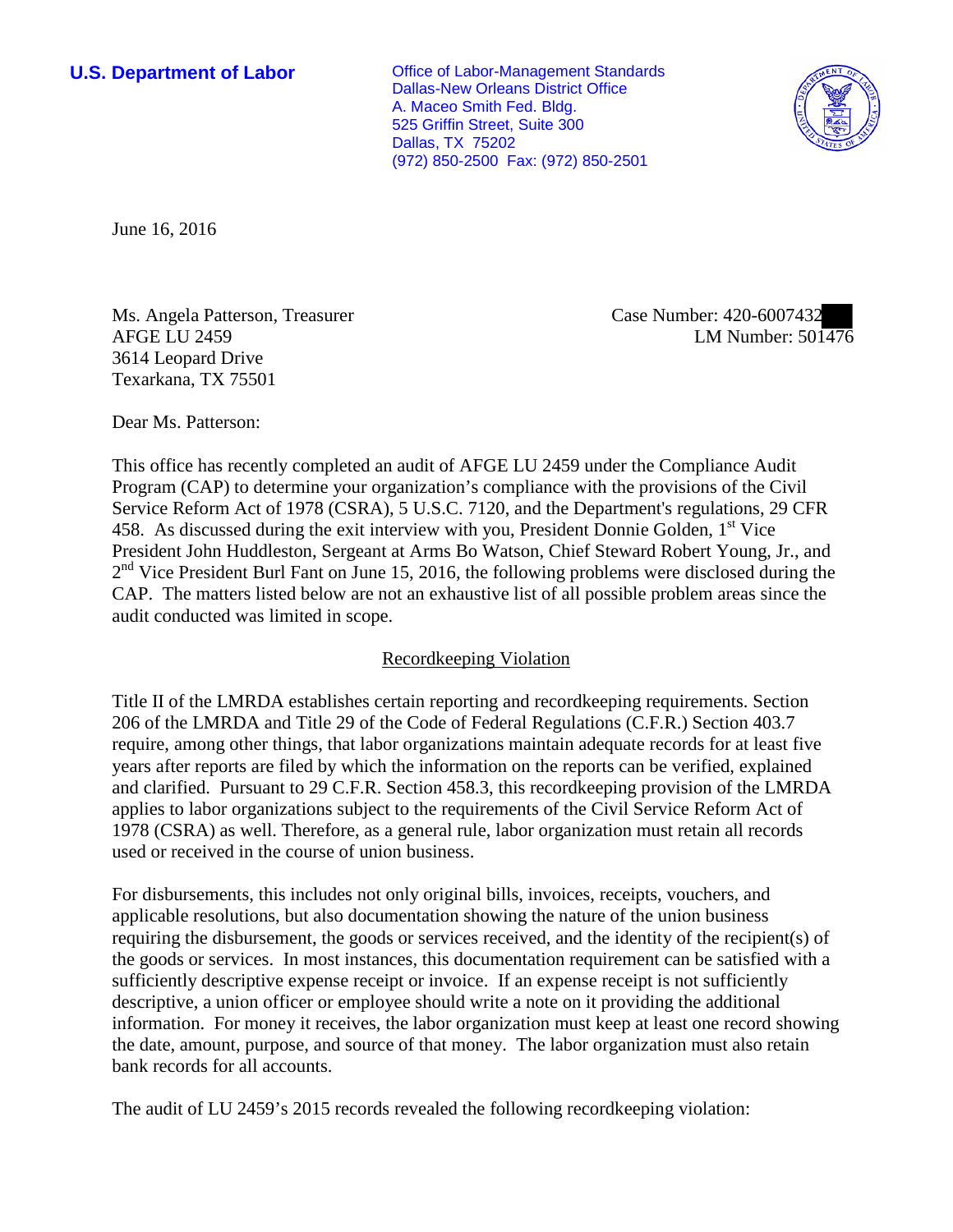Ms. Angela Patterson XXX 0, 0000 Page 2 of 3

Missing Voucher or Receipt

LU 2459 did not retain adequate documentation for check in the amount of \$130.00.

As noted above, labor organizations must retain original receipts, bills, and vouchers for all disbursements. The president and treasurer (or corresponding principal officers) of your union, who are required to sign your union's LM report, are responsible for properly maintaining union records. The union has agreed to maintain all vouchers and receipts to support union disbursements.

Based on your assurance that LU 2459 will retain adequate documentation in the future, OLMS will take no further enforcement action at this time regarding the above violations

## Reporting Violation

Pursuant to 29 C.F.R., Section 458.3, the reporting requirement under 29 C.F.R. Section 403.2 (see Section 201(b) of the Labor-Management Reporting and Disclosure Act (LMRDA)) is made applicable to labor organizations subject to the requirements of the CSRA. This provision requires labor organizations to file annual financial reports that accurately disclose their financial condition and operations. The audit disclosed a violation of this requirement. The Labor Organization Annual Report (Form LM-3) filed by LU 2459 for the fiscal year ended December 31, 2015, was deficient in the following area:

Disbursements to Officers

LU 2459 did not include a disbursement to Donnie Golden totaling \$25.00 in the amounts reported Item 24 (All Officers and Disbursements to Officers). The union has agreed to properly report all disbursements to officers.

The union must report most direct disbursements to LU 2459 officers and some indirect disbursements made on behalf of its officers in Item 24. A "direct disbursement" to an officer is a payment made to an officer in the form of cash, property, goods, services, or other things of value. See the instructions for Item 24 for a discussion of certain direct disbursements to officers that do not have to be reported in Item 24. An "indirect disbursement" to an officer is a payment to another party (including a credit card company) for cash, property, goods, services, or other things of value received by or on behalf of an officer. However, indirect disbursements for temporary lodging (such as a union check issued to a hotel) or for transportation by a public carrier (such as an airline) for an officer traveling on union business should be reported in Item 48 (Office and Administrative Expense).